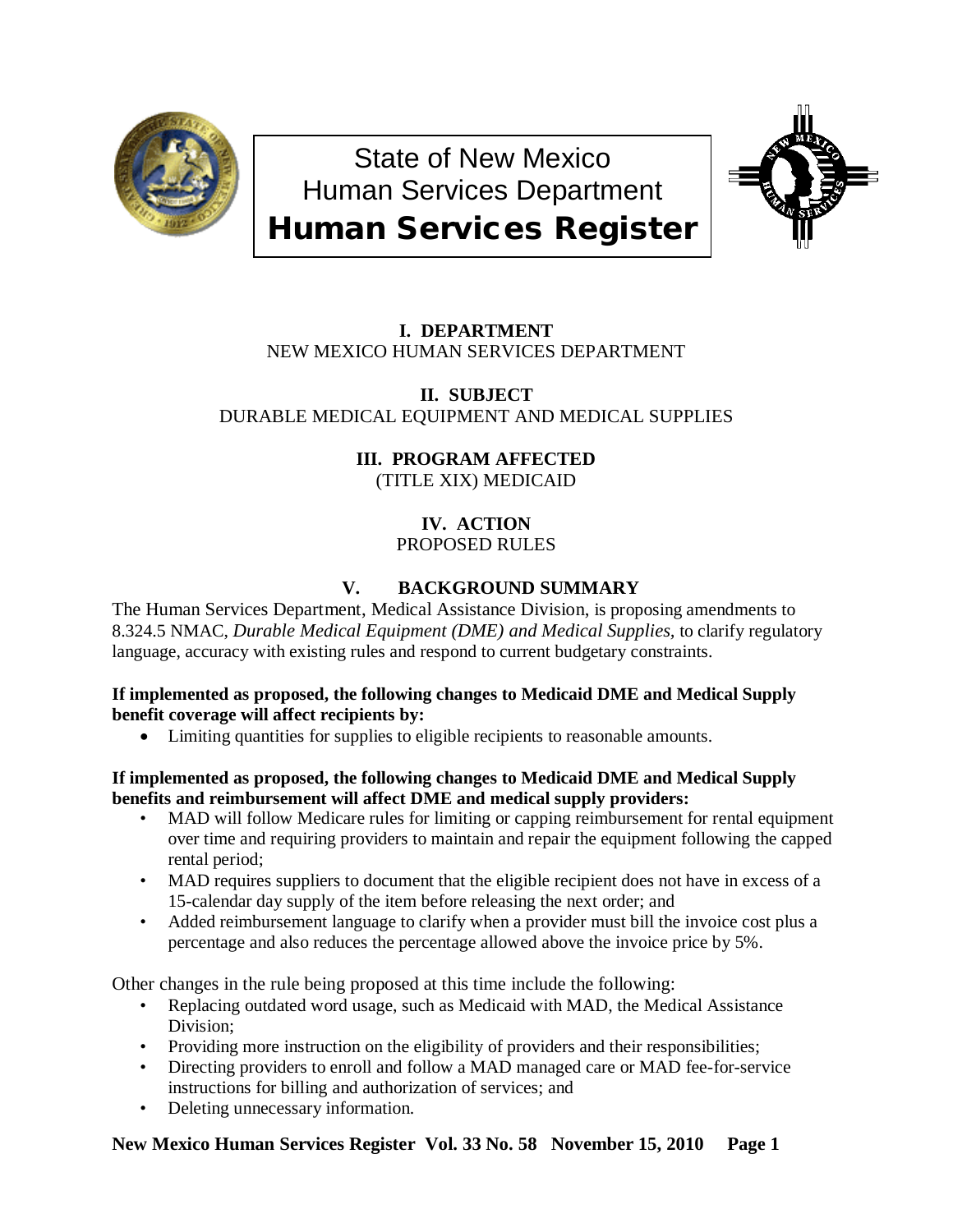The changes in the durable medical equipment and medical supplies benefits are being proposed because the Department believes the changes are more in line with the benefits typically available from other commercial DME insurers. Also, at this time there is a serious shortfall in state revenues which has resulted in reductions in many state agency budgets. The New Mexico Medicaid program budget is no exception. Program costs are outpacing available revenues. Therefore, the Department has looked at DME and other program benefits to determine changes that can be made while still providing medically appropriate services.

The reduction in payments for these services in the Medicaid fee-for-service program is estimated to be \$360,000.

## **VI. RULES**

This proposed rule changes refers to 8.324.5 NMAC of the Medical Assistance Program Policy Manual. This register is available on the Medical Assistance Division web site at [www.hsd.state.nm.us/mad/registers/2010](http://www.hsd.state.nm.us/mad/registers/2010) . The proposed rule changes are attached to the register. If you do not have Internet access, a copy of the rules may be requested by contacting the Medical Assistance Division at 505-827-3156.

## **VII. EFFECTIVE DATE**

The Department proposes to implement these rules effective February 1, 2011.

### **VIII. PUBLIC HEARING**

A public hearing to receive testimony on these proposed rules will be held at 1:30 p.m. on Wednesday, December 15, 2010, in the ASD conference room, Plaza San Miguel, 729 St. Michael's Drive in Santa Fe, NM.

If you are a person with a disability and you require this information in an alternative format or require a special accommodation to participate in the public hearing, please contact the Division toll free at 1-888-997-2583 and ask for extension 7-3156. In Santa Fe call 827-3156. The Department's TDD system may be accessed toll-free at 1-800-659-8331 or in Santa Fe by calling 827-3184. The Department requests at least ten (10) days advance notice to provide requested alternative formats and special accommodations.

Copies of all comments will be made available by the Medical Assistance Division upon request by providing copies directly to a requestor or by making them available on the MAD website or at a location within the county of the requestor.

### **IX. ADDRESS**

Interested persons may address written or recorded comments to:

Kathryn Falls, Secretary Human Services Department P.O. Box 2348 Santa Fe, New Mexico 87504-2348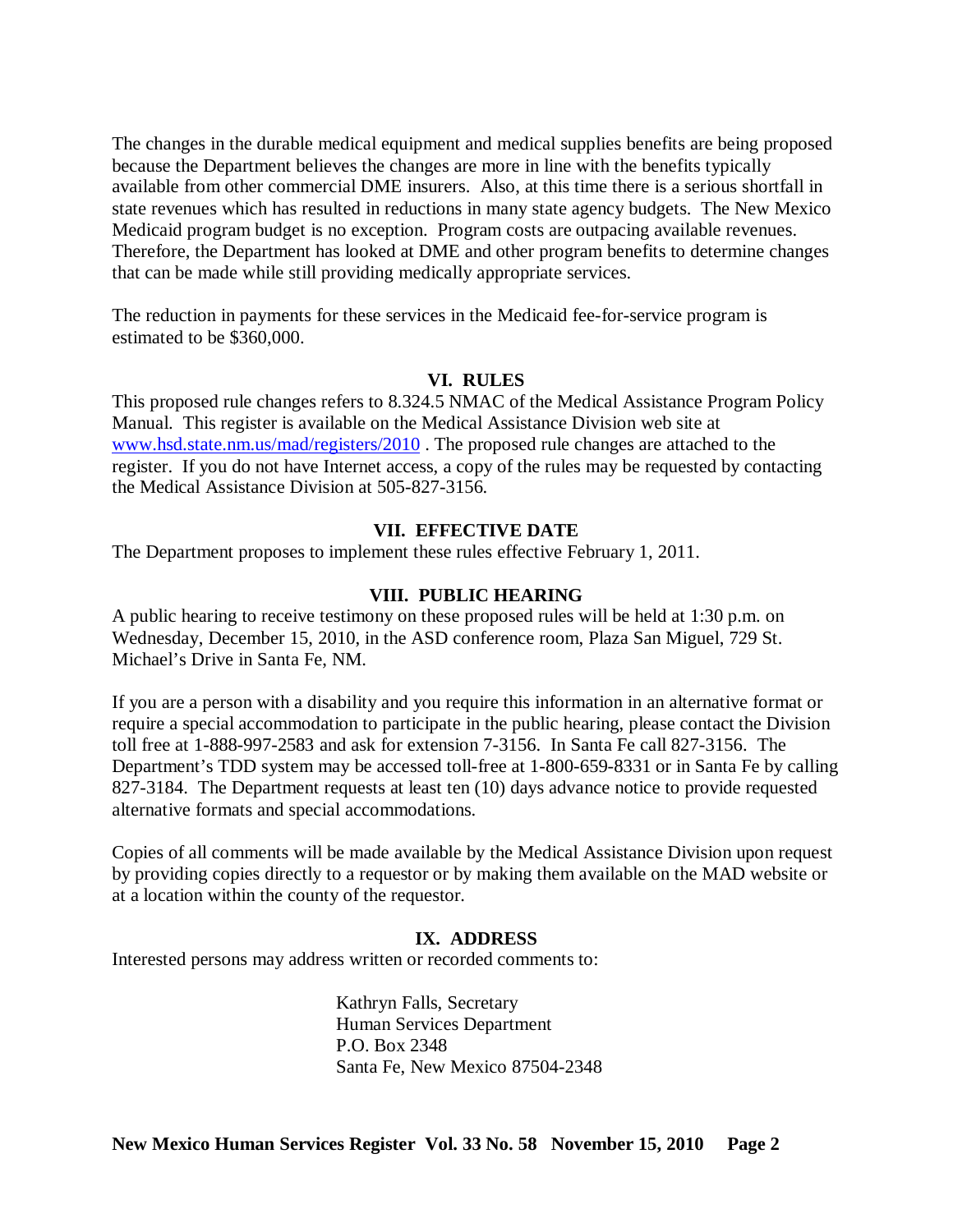These comments must be received no later than 5:00 p.m. on December 15, 2010. Written and recorded comments will be given the same consideration as oral comments made at the public hearing. Interested persons may also address comments via electronic mail to: Magdalena.Romero@state.nm.us.

## **X. PUBLICATION**

Publication of these rules approved by:

KATHRYN FALLS, SECRETARY HUMAN SERVICES DEPARTMENT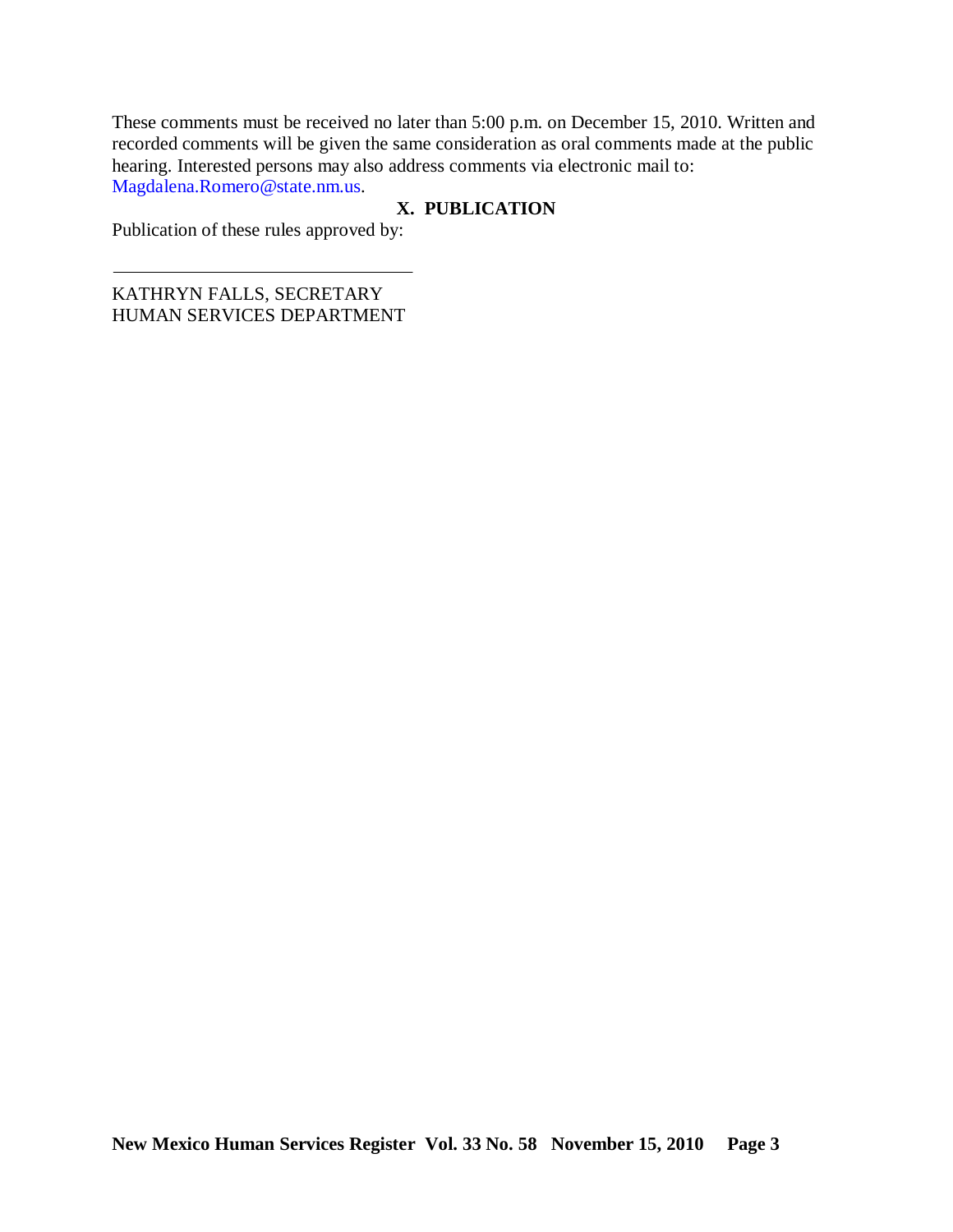#### **TITLE 8 SOCIAL SERVICES CHAPTER 324 ADJUNCT SERVICES PART 5 DURABLE MEDICAL EQUIPMENT AND MEDICAL SUPPLIES**

**8.324.5.3 STATUTORY AUTHORITY:** The New Mexico medicaid program [is] and other health care programs are administered pursuant to regulations promulgated by the federal department of health and human services under Title XIX of the Social Security Act<sup>[</sup>, as amended and by the state human services department pursuant to state statute] as amended or by state statute. See Sections 27-2-12 et seq. NMSA 1978 [(Repl. Pamp. 1991) ].

[2/1/95; 8.324.5.3 NMAC - Rn, 8 NMAC 4.MAD.000.3, 7/1/04; A, 2/1/11]

**8.324.5.6 OBJECTIVE:** [The objective of these regulations is to provide policies for the service portion of the New Mexico medicaid program. These policies describe eligible providers, covered services, noncovered services, utilization review, and provider reimbursement.] The objective of this rule is to provide instructions for the service portion of the New Mexico medical assistance programs.

[2/1/95; 8.324.5.6 NMAC - Rn, 8 NMAC 4.MAD.000.6, 7/1/04; A, 2/1/11]

**8.324.5.8 MISSION STATEMENT:** [The mission of the New Mexico medical assistance division (MAD) is to maximize the health status of medicaid-eligible individuals by furnishing payment for quality health services at levels comparable to private health plans.] To reduce the impact of poverty on people living in New Mexico and to assure low income and individuals with disabilities in New Mexico equal participation in the life of their communities.

[2/1/95; 8.324.5.8 NMAC - Rn, 8 NMAC 4.MAD.002, 7/1/04; A, 2/1/11]

**8.324.5.9 DURABLE MEDICAL EQUIPMENT AND MEDICAL SUPPLIES:** [The New Mexico medicaid program (medicaid)] The New Mexico medical assistance division (MAD) pays for medically necessary services furnished to eligible recipients, including durable medical equipment and medical supplies, as specified at 42 CFR Section 440.70 (c). [This part describes eligible providers, covered services, services restrictions, noncovered services, and general reimbursement methodology. ] [2/1/95; 8.324.5.9 NMAC - Rn, 8 NMAC 4.MAD.754, 7/1/04; A, 2/1/11]

**8.324.5.10 ELIGIBLE PROVIDERS:** [Upon approval of medical assistance program provider participation agreements by the medical assistance division (MAD), all suppliers of medical supplies and/or durable medical equipment that are licensed to do business may become medicaid providers. Once enrolled, providers receive a packet of information, including medicaid program policies, billing instructions, utilization review instructions and other pertinent material from MAD. Providers are responsible for ensuring that they have received these materials and for updating them as they receive new materials from MAD.] Health care to New Mexico MAD eligible recipients is furnished by a variety of providers and provider groups. The reimbursement and billing for these services is administered by MAD. Upon approval of a New Mexico MAD provider participation agreement by MAD or its designee, licensed practitioners, facilities and other providers of services that meet applicable requirements are eligible to be reimbursed for furnishing covered services to eligible recipients. A provider must be

enrolled before submitting a claim for payment to the MAD claims processing contractors. MAD makes available on the HSD/MAD website, on other program-specific websites, or in hard copy format, information necessary to participate in health care programs administered by HSD or its authorized agents, including program rules, billing instructions, utilization review instructions, and other pertinent materials. When enrolled, a provider receives instruction on how to access these documents. It is the provider's responsibility to access these instructions, to understand the information provided and to comply with the requirements. The provider must contact HSD or its authorized agents to obtain answers to questions related to the material or not covered by the material. To be eligible for reimbursement, a provider must adhere to the provisions of the MAD provider participation agreement and all applicable statutes, regulations, and executive orders. MAD or its selected claims processing contractor issues payments to a provider using electronic funds transfer (EFT) only.

[2/1/95; 8.324.5.10 NMAC - Rn, 8 NMAC 4.MAD.754.1 & A, 7/1/04; A, 2/1/11]

**8.324.5.11 PROVIDER RESPONSIBILITIES:** [Providers who furnish services to medicaid recipients must comply with all specified medicaid participation requirements. See 8.302.1 NMAC, *General Provider Policies*. Providers must verify that individuals are eligible for medicaid at the time services are furnished and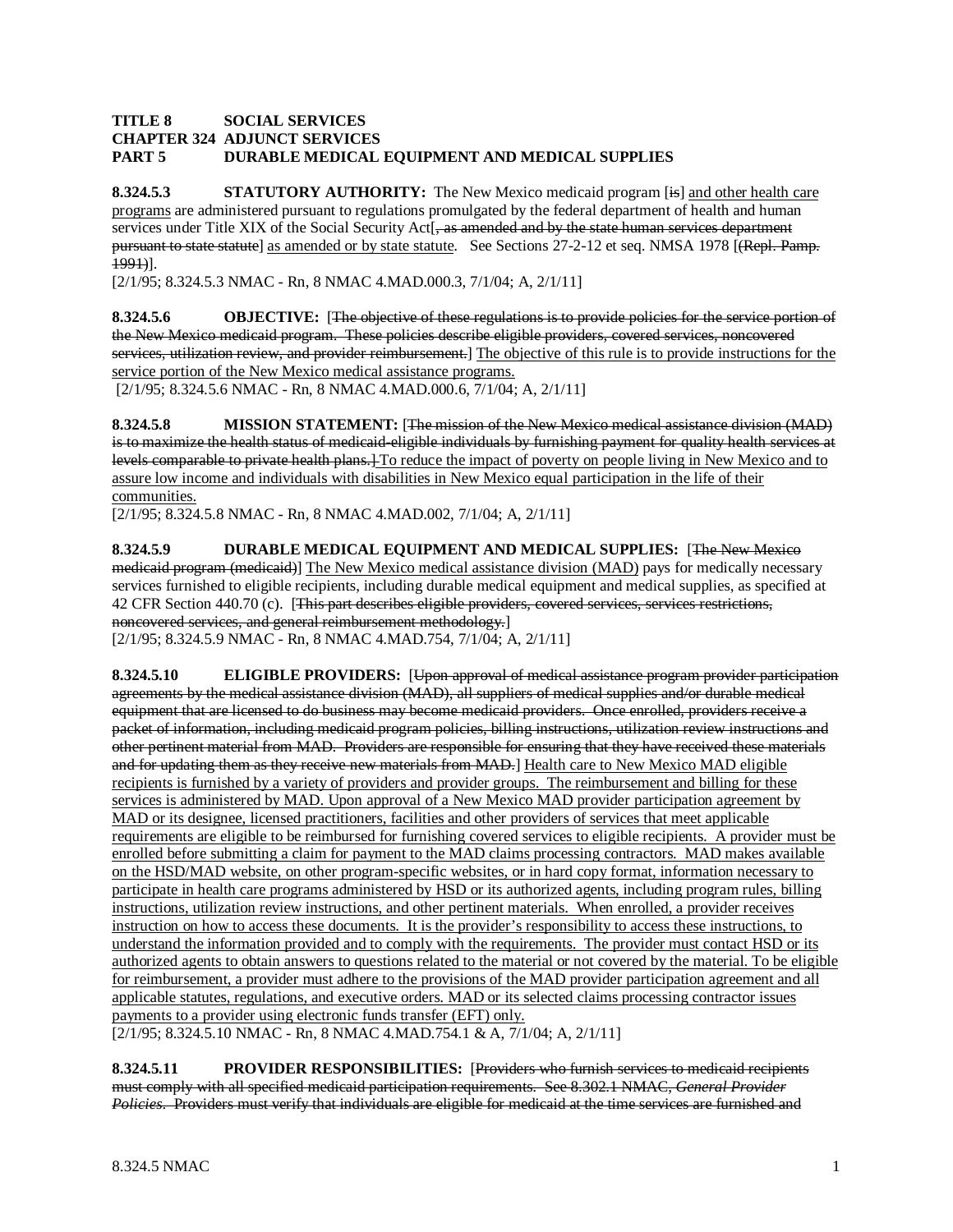determine if medicaid recipients have other health insurance. Providers must maintain records that are sufficient to fully disclose the extent and nature of the services provided to recipients. See 8.302.1 NMAC, *General Provider Policies*. Providers must notify recipients of covered and non-covered services by medicaid prior to providing services. See 8.301.3 NMAC, *General Noncovered Services* and 8.302.1 NMAC, *General Provider Policies*.]

A. A provider who furnishes services to a medicaid or other health care programs eligible recipient must comply with all federal and state laws, regulations, and executive orders relevant to the provision of services as specified in the MAD provider participation agreement. A provider also must conform to MAD program rules and instructions as specified in the provider rules manual and its appendices, and program directions and billing instructions, as updated. A provider is also responsible for following coding manual guidelines and CMS correct coding initiatives, including not improperly unbundling or upcoding services.

B. A provider must verify that an individual is eligible for a specific health care program administered by the HSD and its authorized agents, and must verify the eligible recipient's enrollment status at the time services are furnished. A provider must determine if an eligible recipient has other health insurance. A provider must maintain records that are sufficient to fully disclose the extent and nature of the services provided to an eligible recipient.

C. When services are billed to and paid by a MAD fee-for-service coordinated services contractor authorized by HSD, under an administrative services contract, the provider must also enroll as a provider with the coordinated services contractor and follow that contractor's instructions for billing and for authorization of services. See 8.302.1 NMAC, *General Provider Policies*.

[2/1/95; 8.324.5.11 NMAC - Rn, 8 NMAC 4.MAD.754.2 & A, 7/1/04; A, 2/1/11]

### **8.324.5.12 COVERED DURABLE MEDICAL EQUIPMENT AND MEDICAL SUPPLIES:**

A. [Medicaid] **Durable medical equipment:** MAD covers durable medical equipment (DME) that [meet] meets the definition of DME, the medical necessity criteria and the prior authorization requirements. [Medicaid] MAD covers repairs, maintenance, delivery of durable medical equipment and disposable and nonreusable items essential for use of the equipment, subject to the limitations specified in this section. All items purchased or rented must be ordered by [providers who are currently enrolled in medicaid] a provider who is currently enrolled with MAD. MAD coverage for DME is limited for an eligible recipient in an institutional setting when the institution is to provide the necessary items. An institutional setting is a hospital, nursing facility, intermediate care facility for the metally retarded and a rehabilitation facility. An eligible recipient who is receiving services from a home and community-based waiver is not considered an institutionalized eligible recipient. MAD does not cover multiple services. An eligible recipient is limited to one wheelchair, one hospital bed, one oxygen delivery system or one of any particular type of equipment. A back-up ventilator is covered.

 (1) "Durable medical equipment" is defined as equipment that can withstand repeated use, is primarily and customarily used to serve a medical purpose, is not useful to individuals in the absence of an illness or injury and is appropriate for use at home.

(2) Equipment used in  $[a]$  an eligible recipient's residence must be used exclusively by the eligible recipient for whom it was approved.

 (3) To meet the medical necessity criterion, durable medical equipment must be necessary for the treatment of an illness or injury or to improve the functioning of a body part.

(4) Replacement of equipment is limited [to one item every three years for adults,] to the same extent as it is limited by medicare policy. When medicare does not specify a limitation, equipment is limited to one item every three years unless there are changes in medical necessity or [are] as otherwise indicated in policy.

 $\mathbf{R}$ [Medicaid] Medical supplies: MAD covers medical supplies that are necessary for an ongoing course of treatment within the limits specified in this section. As distinguished from DME, medical supplies are disposable and non-reusable items. [Medicaid also covers oxygen, nutritional products and shipping charges as specified in this section. Medicaid coverage for DME and medical supplies may be limited for recipients in institutional settings when the institutions are expected to provide the necessary items. Institutional settings are hospitals, nursing facilities, intermediate care facilities for the mentally retarded and rehabilitation facilities. ]

(1) A provider or medical supplier that routinely supplies an item to an eligible recipient must document that the order for additional supplies was requested by the recipient or their personal representative and the provider or supplier must confirm that the eligible recipient does not have in excess of a 15-calendar day supply of the item before releasing the next supply order to the eligible recipient. A provider must keep documentation in their files available for audit that show compliance with this requirement.

 (2) Medicaid coverage for DME and medical supplies may be limited for recipients in MAD coverage for medical supplies is limited for an eligible recipient in an institutional setting when the institution is to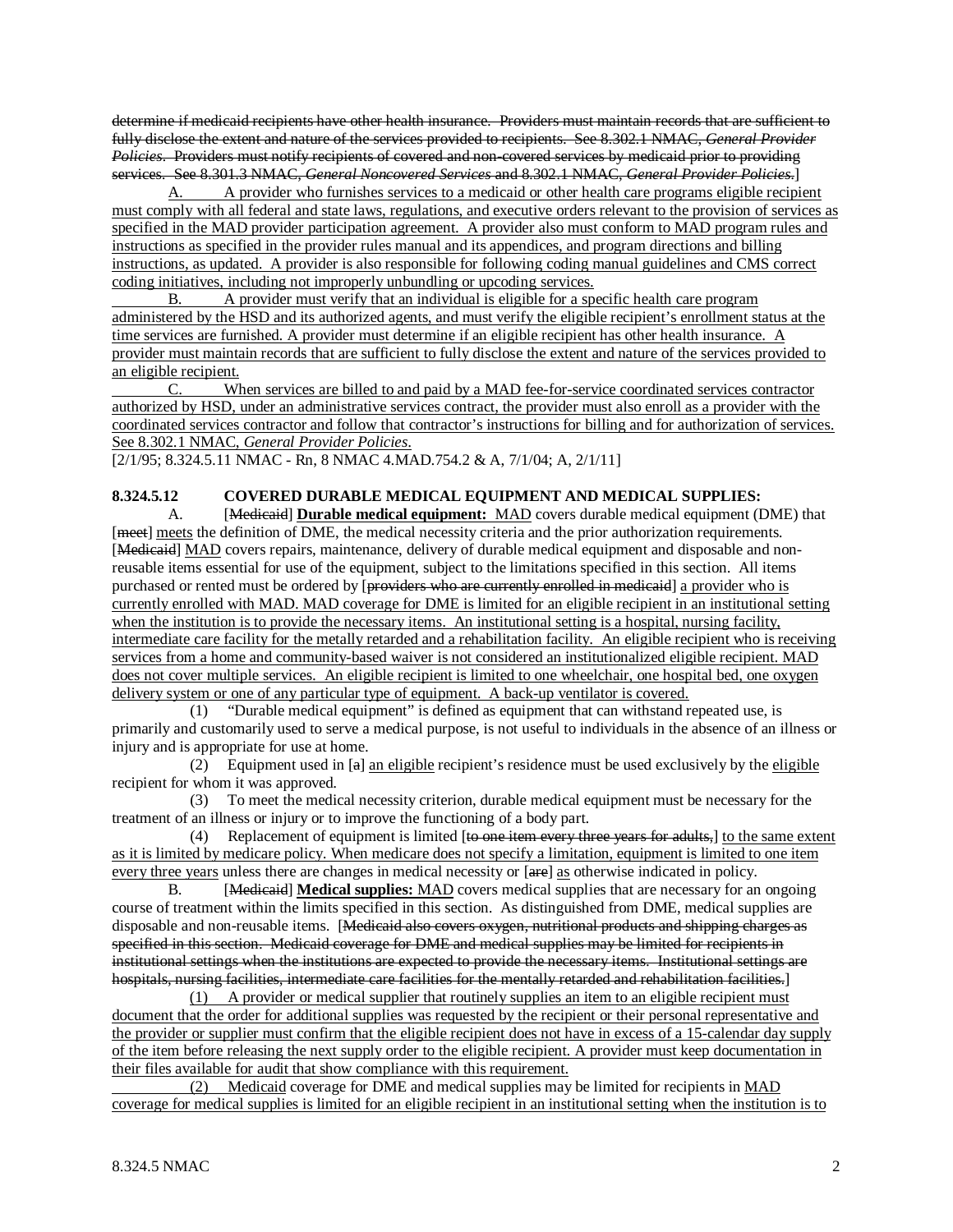provide the necessary items. An institutional setting is a hospital, nursing facility, intermediate care facility for the mentally retarded and a rehabilitation facility.

[C.] D. **Covered services for non-institutionalized recipients:** [Medicaid covers certain medical supplies, nutritional products and durable medical equipment provided to eligible non-institutionalized recipients without prior authorization. Medicaid covers the following for non-institutionalized recipients:] MAD covers certain medical supplies, nutritional products and durable medical equipment provided to a non-institutionalized eligible recipient without prior authorization. Monthly allowed quantities of items are limited to the same extent as limited by medicare policy. When medicare does not specify a limitation, an item is limited to reasonable amounts as defined by medicaid and published in the billing instructions for DME/medical supplies. MAD covers the following for a non-institutionalized eligible recipient:

 (1) needles, syringes and intravenous (IV) equipment including pumps for administration of drugs, hyperalimentation or enteral feedings;

- (2) diabetic supplies, chemical reagents, including blood, urine and stool testing reagents;
- (3) gauze, bandages, dressings, pads, and tape;<br>(4) catheters, colostomy, ileostomy and urostor
- catheters, colostomy, ileostomy and urostomy supplies and urinary drainage supplies;

 (5) parenteral nutritional support products prescribed by a physician on the basis of a specific medical indication for [a] an eligible recipient who has a defined and specific pathophysiologic process for which nutritional support is considered specifically therapeutic and for which regular food, blenderized food, or commercially available retail consumer nutritional supplements would not meet medical needs;

(6) apnea monitors: prior authorization is required if the monitor is needed for six  $[ (46) ]$  months or longer; and

(7) disposable [<del>sterile</del>] gloves <u>(sterile or non-sterile)</u> are limited to 200 per month [<del>; disposable non-</del> sterile gloves are limited to 200 per month ].

[ D.] C. **Covered services [for institutionalized and non-institutionalized recipients] and items:** [Medicaid] MAD covers the following items without prior authorization for both an institutionalized and noninstitutionalized [recipients] eligible recipient:

- (1) trusses and anatomical supports that do not need to be made to measure;
- (2) family planning devices;

 (3) [repairs to DME; medicaid covers repair and replacement parts if recipients own the equipment for which the repair is necessary and the equipment being repaired is a covered medicaid benefit;] repairs to DME and replacement parts if an eligible recipient owns the equipment for which the repair is necessary and the equipment being repaired is a covered MAD benefit; some replacement items used in repairs may require prior authorization; [<del>repairs to augmentative and alternative communication devices require prior authorization;</del>] see Subsection C of 8.324.5.14 NMAC;

 $\overline{\phantom{a}}$ 4) repairs to augmentative and alternative communication devices require prior authorization;

 $\overline{a}$ (4) (5) monthly rental includes monthly service and repairs; and

 $\mathbb{R}^n$  and  $\mathbb{R}^n$  $(5)$ ] (6) replacement batteries and battery packs for augmentative and alternative communication devices owned by the eligible recipient.

#### E. **Covered oxygen and oxygen administration equipment:**

(1) [Medieaid] MAD covers the following oxygen and oxygen administration systems, within the specified limitations:

(a) oxygen contents, including oxygen gas and liquid oxygen;

(b) oxygen administration equipment purchase, with prior authorization: oxygen

administration equipment may be supplied on a rental basis for one  $[(+)]$  month without prior authorization; rental beyond the initial month requires prior authorization.

 (c) oxygen concentrators, liquid oxygen systems and compressed gaseous oxygen tank systems; medicaid approves the most economical oxygen delivery system [possible for a specific recipient when considering types of oxygen concentrators] available that meets the medical needs of the eligible recipient ;

- (d) cylinder carts, humidifiers, regulators and flow meters;
- (e) purchase of cannulae or masks; and
- (f) oxygen tents and croup or pediatric tents.

 (2) [Medicaid] MAD does not cover oxygen tank rental (demurrage) charges as separate charges when renting gaseous tank oxygen systems. If [medicaid] MAD pays rental charges for systems, tank rental is included in the rental payments. MAD follows the medicare rules for limiting or capping reimbursement for oxygen rental at 36 months, requirements for the provider to maintain and repair the equipment, and to provide ongoing services and disposable supplies after the capped rental.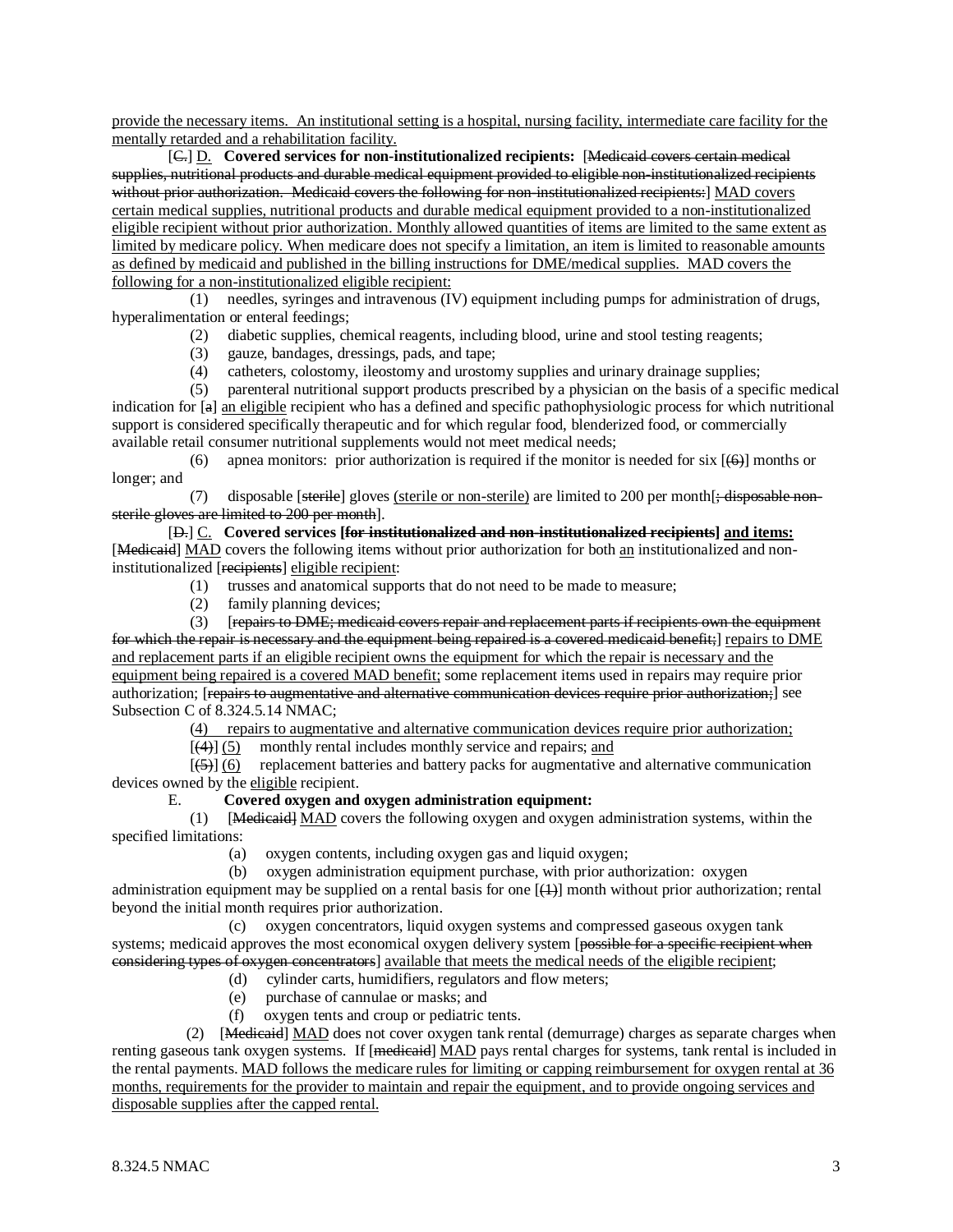(3) [Nursing homes are administratively responsible for overseeing oxygen supplied to their residents. Nursing homes are encouraged to enter into agreements with oxygen suppliers to provide a well-managed process for provision of oxygen.] A nursing home is administratively responsible for overseeing oxygen supplied to the eligible recipient.

F. **Augmentative and alternative communication devices:** [Medieaid] MAD covers medically necessary electronic or manual augmentative communication devices for [medicaid recipients] an eligible recipient. Medical necessity is determined by [the medical assistance division] MAD or its designee(s). Communication devices whose purpose is also educational [and/or] or vocational are covered only when it has been determined the device meets medical criteria.

 $(1)$ [A recipient must have the cognitive ability to use the augmentative communication device and meet one of the following criteria:

 (a) the recipient cannot functionally communicate verbally or through gestures due to various medical conditions in which speech is not expected to be restored; or

 (b) the recipient cannot verbally or through gestures participate in his/her own health care decisions (i.e., making decisions regarding medical care or indicating medical needs or communicate informed consent on medical decisions).] An eligible recipient must:

 $\sim$  ( a) have the cognitive ability to use the augmentative communication device; and

(b) be able to functionally communicate verbally or through gestures.

 (2) All of the following criteria must be met before an augmentative communication device can be considered for authorization. The communication device must be:

(a) a reasonable and necessary part of the eligible recipient's treatment plan;

(b) consistent with the symptoms, diagnosis or medical condition of the illness or injury under

treatment;

(c) not furnished for the convenience of the eligible recipient, the family, the attending practitioner or other practitioner or supplier;

 (d) necessary and consistent with generally accepted professional medical standards of care [ (i.e., not experimental or investigational) ];

(e) established as safe and effective for the <u>eligible</u> recipient's treatment protocol; [and]

(f) furnished at the most appropriate level suitable for use in the eligible recipient's home

environment;

(g) augmentative and alternative communication devices are authorized every 60 months for an eligible recipient 21 years of age or older and every 36 months for an eligible recipient under 21 years of age, unless earlier authorization is dictated by medical necessity; and

 (h) repairs to, and replacement parts for augmentative and alternative communication devices owned by the recipient.

G. **Rental of durable medical equipment:** [ Medicaid] MAD covers the rental of durable medical equipment. [All rental payments must be applied toward purchase of the equipment. When the rental charges equal the amount allowed by medicaid for purchase, the equipment becomes the property of the recipient for whom it was approved.]

(1) [Medicaid] MAD does not cover routine maintenance and repairs for rental equipment as it is the provider's responsibility to repair or replace equipment during the rental period .

 $(2)$  Low cost items, defined as those items for which the medicaid allowed payment is less than [ $\theta$ nee hundred and fifty (\$150)] \$150 dollars, may only be purchased. Purchased DME becomes the property of the [medicaid] eligible recipient for whom it was approved.

 $\overline{a}$  (see Fig. ). The set of  $\overline{a}$ (3) Oxygen concentrators, ventilators, stationary and portable liquid oxygen systems are not subject to the mandatory provisions of applying the rental payments toward purchase. See Subsection E of 8.324.5.12 NMAC, c*overed oxygen and oxygen administration equipment*. ]

(3) MAD covers the rental and purchase of used equipment. The equipment must be identified and billed as used equipment. The equipment must have a statement of condition or warranty, and a stated policy covering liability.

H. **Delivery of equipment and shipping charges:** [ Medicaid] MAD covers the delivery of DME only when the equipment is initially purchased or rented and the round trip delivery is over [seventy-five (75)] 75 miles. [Providers may bill delivery charges as separate additional charges only when the providers customarily charge a separate amount for delivery to non-medicaid patients] A provider may bill delivery charges as a separate additional charge when the provider customarily charges a separate amount for delivery to those clients who are not recipients of MAD services. [Medicaid] MAD does not pay delivery charges for equipment purchased by medicare,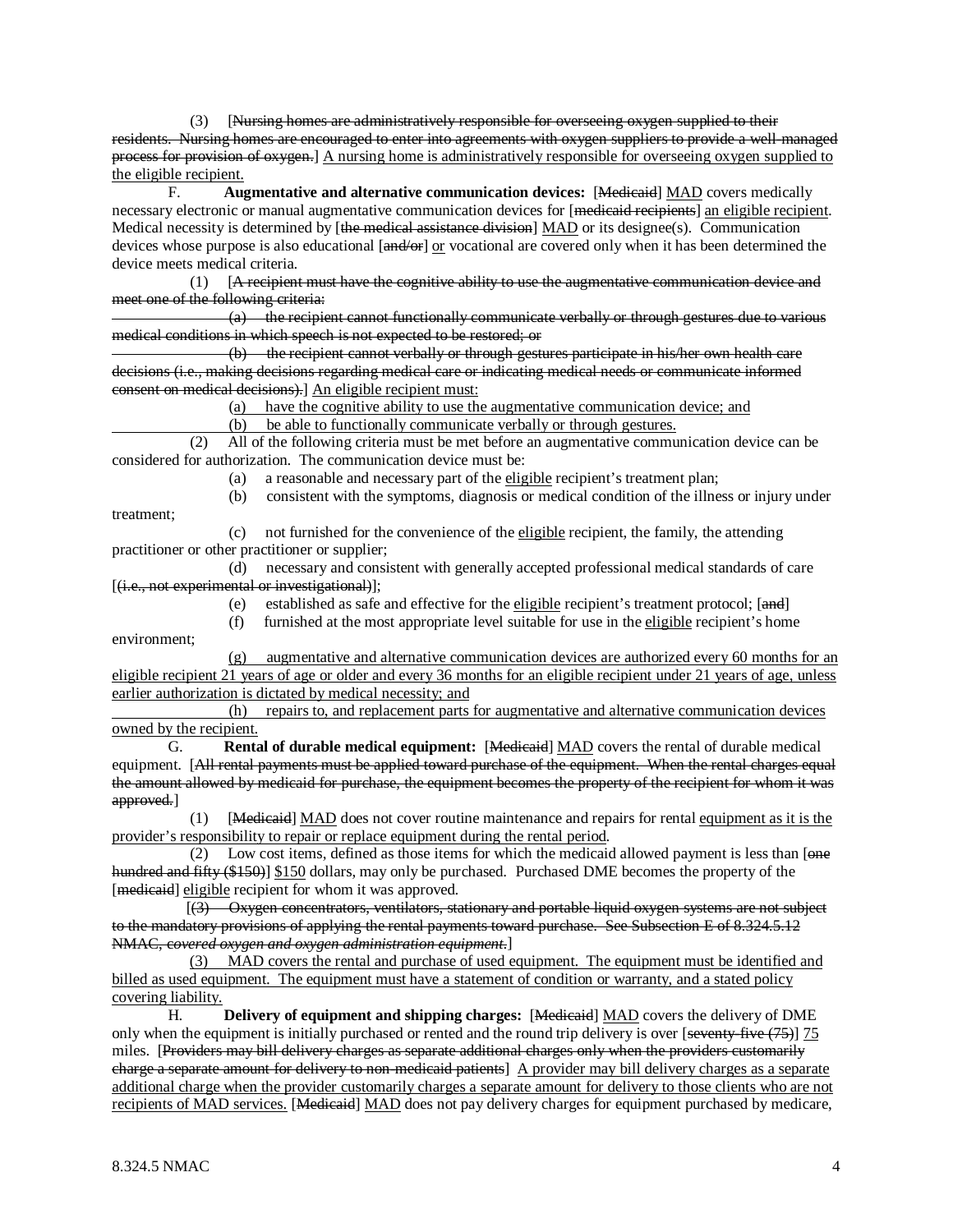for which [medicaid] MAD is responsible only for the coinsurance and deductible. [Medicaid] MAD covers shipping charges for DME and medical supplies when it is cost effective or practical to ship items rather than have [recipients] an eligible recipient travel to pick up items. Shipping charges are defined as the actual cost of shipping items from [providers] a provider to [recipients] an eligible recipient by a means other than that of provider delivery. [Medicaid] MAD does not pay shipping charges for items purchased by medicare for which [medicaid] MAD is only responsible for the coinsurance and deductible.

 $[1 -$ I. **Rental and purchase of used equipment:** MAD covers the rental and purchase of used equipment. The equipment must be identified and billed as used equipment. The equipment must have a statement of condition or warranty, and a stated policy covering liability. ]

[ $\div$ ] <u>I</u>. Wheelchairs and seating systems [for institutionalized recipients]:

 (1) [ Medicaid covers customized wheelchairs and seating systems made for specific recipients, including recipients who are institutionalized.] MAD covers customized wheelchairs and seating systems made for a specific eligible recipient, including an eligible recipient who is institutionalized. Written prior authorization is required. MAD or its designee cannot give verbal authorizations for customized wheelchairs/seating systems. A customized wheelchair and seating system is defined as one that has been uniquely constructed or substantially modified for a specific eligible recipient and is so different from another item used for the same purpose that the two items cannot be grouped together for pricing purposes. There must be a customization of the frame for the wheelchair base or seating system to be considered customized.

(2) Repairs to a wheelchair owned by  $[a]$  an eligible recipient residing in an institution may be covered.

(3) Customized or motorized wheelchairs required by an [institutional recipient] eligible recipient who is institutionalized to pursue educational or employment activity outside the institution may be covered, and will be reviewed on a case-by-case basis.

[2/1/95; 3/1/99; 8.324.5.12 NMAC - Rn, 8 NMAC 4.MAD.754.3 & A, 7/1/04; A, 12/1/04; A, 11/1/05; A, 2/1/11]

**8.324.5.13 PRIOR AUTHORIZATION AND UTILIZATION REVIEW:** All [Medicaid] MAD services are subject to utilization review for medical necessity and program compliance. Reviews may be performed before services are furnished, after services are furnished and before payment is made, or after payment is made. See 8.302.5 NMAC, *Prior Authorization and Utilization Review*. [Once enrolled, providers receive instructions and documentation forms necessary for prior authorization and claims processing.] The provider must contact HSD or its authorized agents to request utilization review instructions. It is the provider's responsibility to access these instructions or ask for paper copies to be provided, to understand the information provided, to comply with the requirements, and to obtain answers to questions not covered by these materials. When services are billed to and paid by a coordinated services contractor authorized by HSD, the provider must follow that contractor's written instructions for authorization of services.

A. **Services [ for non-institutionalized recipients] that require prior authorization:** [Medicaid] MAD covers certain medical supplies, nutritional products and durable medical equipment provided to [eligible] recipients] an eligible recipient with prior authorization. Written requests for items not included in the categories listed above or for a quantity greater than that covered by [medicaid] MAD may be submitted by the eligible recipient's physician, with a prior authorization request, to MAD for consideration of medical necessity. Please refer to criteria in 8.301.3 NMAC, *General Noncovered Services* [MAD-602.6] for durable medical equipment or medical supplies that are not covered. Services for which prior authorization was obtained remain subject to review at any point in the payment process. Certain procedures or services may require prior authorization for MAD or its designee. Services for which prior authorization was obtained remain subject to utilization review at any point in the payment process, including after payment. See Subsection A of 8.311.2.16 NMAC, *emergency room services.*  Prior authorization does not guarantee that an individual is eligible for medicaid. A provider must verify that the individual is eligible for medicaid at the time services are furnished and determine if the recipient has other health insurance. [Medicaid] MAD covers the following benefits with prior authorization for non-institutionalized eligible recipients:

(1) enteral nutritional supplements and products provided to [recipients] an eligible recipient who must be tube fed oral nutritional supplements when administered enterally are included;

(2) oral nutritional support products prescribed by a physician:

(a) on the basis of a specific medical indication for [a recipient] an eligible recipient who has a defined need for which nutritional support is considered therapeutic, and for which regular food, blenderized food, or commercially available retail consumer nutritional supplements would not meet the medical needs;

(b) when medically necessary due to inborn errors of metabolism;  $[**or**]$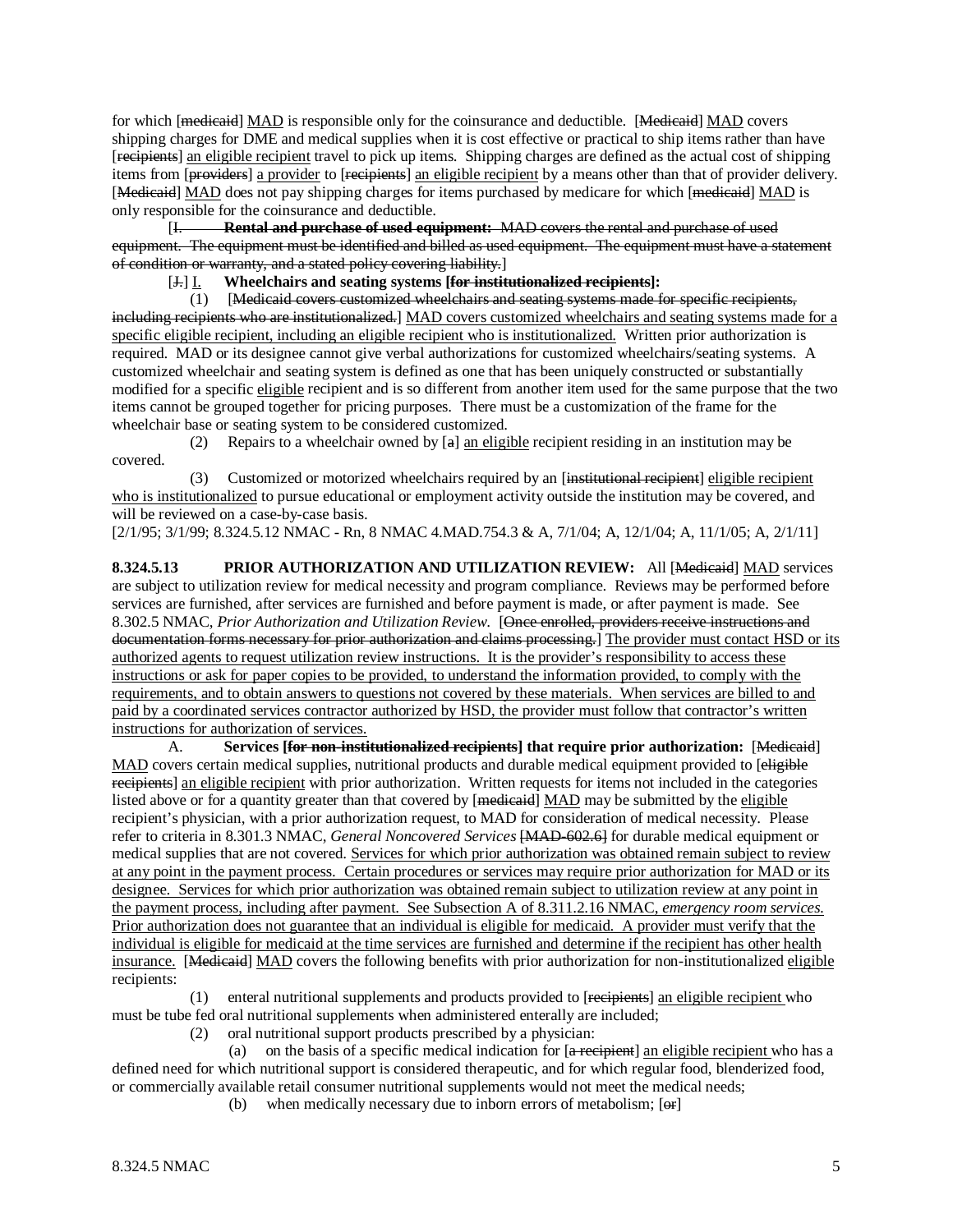(c) medically necessary to correct or ameliorate physical illnesses or conditions in [children] an eligible recipient under the age of [twenty-one] 21; or

(d) coverage does not include commercially available food alternatives, such as low or sodiumfree foods, low or fat-free foods, low or cholesterol-free foods, low or sugar-free foods, low or high calorie foods for weight loss or weight gain, or alternative foods due to food allergies or intolerance;

(3) either disposable diapers or underpads prescribed for [recipients] an eligible recipient age three and older who [suffer] suffers from neurological or neuromuscular disorders or who [have] has other diseases associated with incontinence is limited to either 200 diapers per month or 150 underpads per month;

 (4) supports and positioning devices that are part of a DME system, such as seating inserts or lateral supports for specialized wheelchairs;

- (5) protective devices, such as helmets and pads;
- (6) bathtub rails and other rails for use in the bathroom;

 (7) electronic monitoring devices, such as electronic sphygmomanometers, oxygen saturation, fetal or blood glucose monitors and pacemaker monitors;

- (8) passive motion exercise equipment;
- (9) decubitus care equipment;
- (10) equipment to apply heat or cold;
- (11) hospital beds and full length side rails;
- (12) compressor air power sources for equipment that is not self-contained or cylinder driven;
- (13) home suction pumps and lymph edema pumps;<br>(14) hydraulic patient lifts;
- hydraulic patient lifts;
- (15) ultraviolet cabinets;
- (16) traction equipment;
- (17) prone standers and walkers;
- (18) trapeze bars or other patient helpers that are attached to bed or freestanding;
- (19) home hemodialysis and/or peritoneal dialysis systems, replacement supplies  $\left[\frac{and}{or}\right]$  or

accessories;

 $(20)$  wheelchairs and functional attachments to wheelchairs: wheelchairs are authorized every [ $\ddot{H}$  we  $(5)$  years] 60 months; for [recipient] an eligible recipient under [twenty-one (21)] 21 years of age, wheelchairs can be authorized every [(3) years] 36 months; earlier authorization is possible when dictated by medical necessity;

- (21) wheelchair trays;
- (22) whirlpool baths designed for home use;
- (23) intermittent or continuous positive pressure breathing equipment; and
- (24) manual or electronic augmentative and alternative communication devices;
- [(25) augmentative and alternative communication devices are authorized every five (5) years for adults an eligible recipient 21 years of age or older and every three (3) years for recipients under twenty-one (21)

years of age, unless earlier authorization is dictated by medical necessity.

B. **Services for institutionalized and non-institutionalized recipients that require prior authorization:** Medicaid covers the following items with prior authorization for both institutionalized and noninstitutionalized recipients:

 $(1)$  25 trusses and anatomical supports that require fitting or adjusting by trained individuals, including JOBST hose;

 $\overline{a}$  $(2)$ ] 26 custom-fitted compression stockings; and

 $\overline{a}$ (3)] 27 artificial larynx prosthesis;

 $\overline{a}$ (4) repairs to, and replacement parts for, augmentative and alternative communication devices owned by the recipient.

C. **Additional review:** Services for which prior authorization was obtained remain subject to review at any point in the payment process.

. **Eligibility determination:** Prior authorization does not guarantee that individuals are eligible for medicaid. Providers must verify that individuals are eligible for medicaid at the time services are furnished and determine if medicaid recipients have other health insurance.

E.] B. **Reconsideration:** [Providers who disagree] A provider who disagrees with prior authorization request denials or other review decisions can request a re-review and a reconsideration. See 8.350.2 NMAC, *Reconsideration of Utilization Review Decisions* [MAD-953].

 $[**F**$ F. **Reasons for prior authorization denial:** Requests for prior authorization are denied for any of the following reasons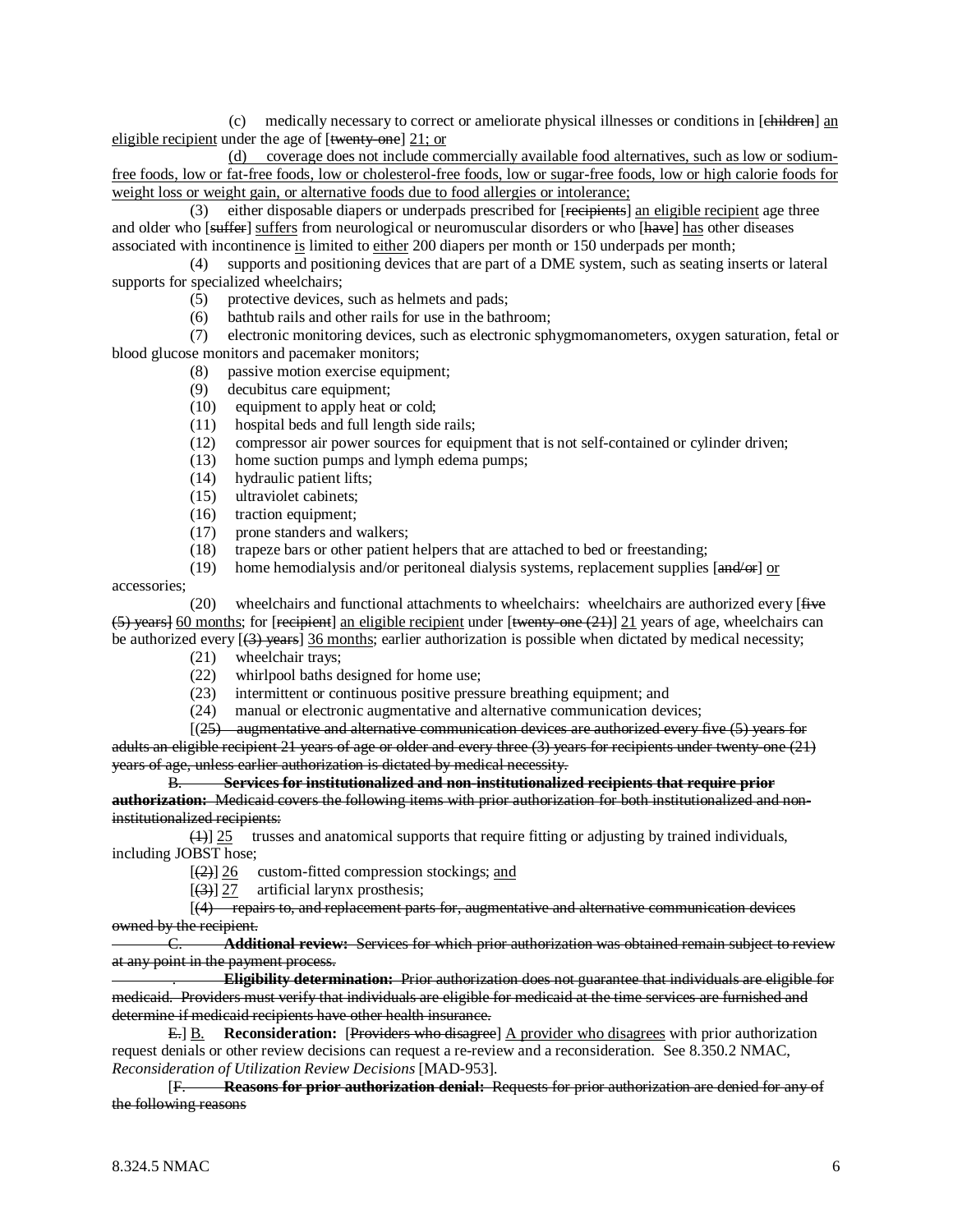(1) prescribing providers have not examined recipients within two (2) months or have insufficient knowledge of the recipient's condition to enable them to prescribe or recertify the need for DME

 $(2)$  prescriptions do not document recent physician involvement in the estimate of duration of need or the recipient's condition; or

 (3) requests are not signed by attending physicians: signature stamps or signatures by employees are not acceptable.]

[2/1/95; 3/1/99; 6/15/99; 8.324.5.13 NMAC - Rn, 8 NMAC 4.MAD.754.4 & A, 7/1/04; A, 11/1/05; A, 2/1/11]

#### **8.324.5.14 SERVICE LIMITATIONS AND COVERAGE RESTRICTIONS:**

[A. **Non-covered multiple services:** Medicaid does not cover multiple services. Recipients are limited to one wheelchair, one hospital bed, one oxygen delivery system or one of any particular type of equipment. A back-up ventilator is covered.

B.] A. **Special requirements for purchase of wheelchairs:** [Before billing for a customized wheelchair, providers who deliver the wheelchair and seating system to a recipient must make a final evaluation to ensure that the wheelchair and seating system meets the medical, social and environmental needs of the recipient for whom it was authorized. Before billing for a customized wheelchair, the provider who delivers the wheelchair and seating system to an eligible recipient must make a final evaluation to ensure that the wheelchair and seating system meets the medical, social and environmental needs of the eligible recipient for whom it was authorized.

(1) [Providers assume] The provider assumes responsibility for correcting defects or deficiencies in wheelchair and seating systems that make them unsatisfactory for use by [recipients] the eligible recipient.

 $(2)$ Providers are] The provider is responsible for consulting physical therapists, occupational therapists, special education instructors, teachers, parents or guardians, as necessary, to ensure that the wheelchair meets the eligible recipient's needs.

(3) Evaluations by a physical therapist  $[and/or]$  or occupational therapist are required when ordering customized wheelchairs and seating systems. These therapists should be familiar with the brands and categories of wheelchairs and appropriate seating systems and work with the eligible recipient and those consultants listed in Paragraph (2) of Subsection B of 8.324.5.14 NMAC to assure that the selected system matches physical seating needs. The physical [and/or] or occupational therapist may not be a wheelchair vendor or under the employment of a wheelchair vendor or wheelchair manufacturer.

 $\mathbb{R}^n$  and  $\mathbb{R}^n$  $\left[\frac{3}{3}\right]$  (4) [Hedieaid] MAD does not pay for special modifications or replacement of customized wheelchairs after the wheelchairs are furnished to [recipients] the eligible recipient.

 $\overline{a}$  $(4)$ ]  $(5)$  When the equipment is delivered to the eligible recipient and the eligible recipient accepts the order, the provider will submit the claim for reimbursement.

#### [ C.] B. **Special requirements for purchase of augmentative and alternative communication devices:**

 (1) The purchase of augmentative communication devices requires prior authorization. In addition to being prescribed by a physician, the communication device must also be recommended by a speech-language pathologist, who has completed a systematic and comprehensive evaluation. The speech pathologist may not be a vendor of augmentative communication systems nor have a financial relationship with a vendor.

 (2) A trial rental period of up to 60 calendar days is required for all electronic devices to ensure that the chosen device is the most appropriate device to meet the eligible recipient's medical needs. At the end of the trial rental period, if purchase of the device is recommended, documentation of the eligible recipient's ability to use the communication device must be provided showing that the eligible recipient's ability to use the device is improving and that the eligible recipient is motivated to continue to use this device.

(3) [Medicaid] MAD does not pay for supplies for augmentative and alternative communication devices, such as, but not limited to, paper, printer ribbons and computer discs.

(4) Prior authorization is required for equipment repairs.

(5) A provider or medical supplier that routinely supplies an item to an eligible recipient must document that the order for additional supplies was requested by the recipient or their personal representative and the provider or supplier must confirm that the eligible recipient does not have in excess of a 15 calendar day supply of the item before releasing the next supply order to the eligible recipient. A provider must keep documentation in their files available for audit that show compliance with this requirement.

[2/1/95; 3/1/99; 8.324.5.14 NMAC - Rn, 8 NMAC 4.MAD.754.5 & A, 7/1/04; A, 2/1/11]

**8.324.5.15 NONCOVERED SERVICES:** [Medicaid] MAD does not cover certain durable medical equipment and medical supplies. See 8.301.3 NMAC, *General Noncovered Services* [MAD-602], for an overview of the criteria used to assess whether equipment and supplies are not covered.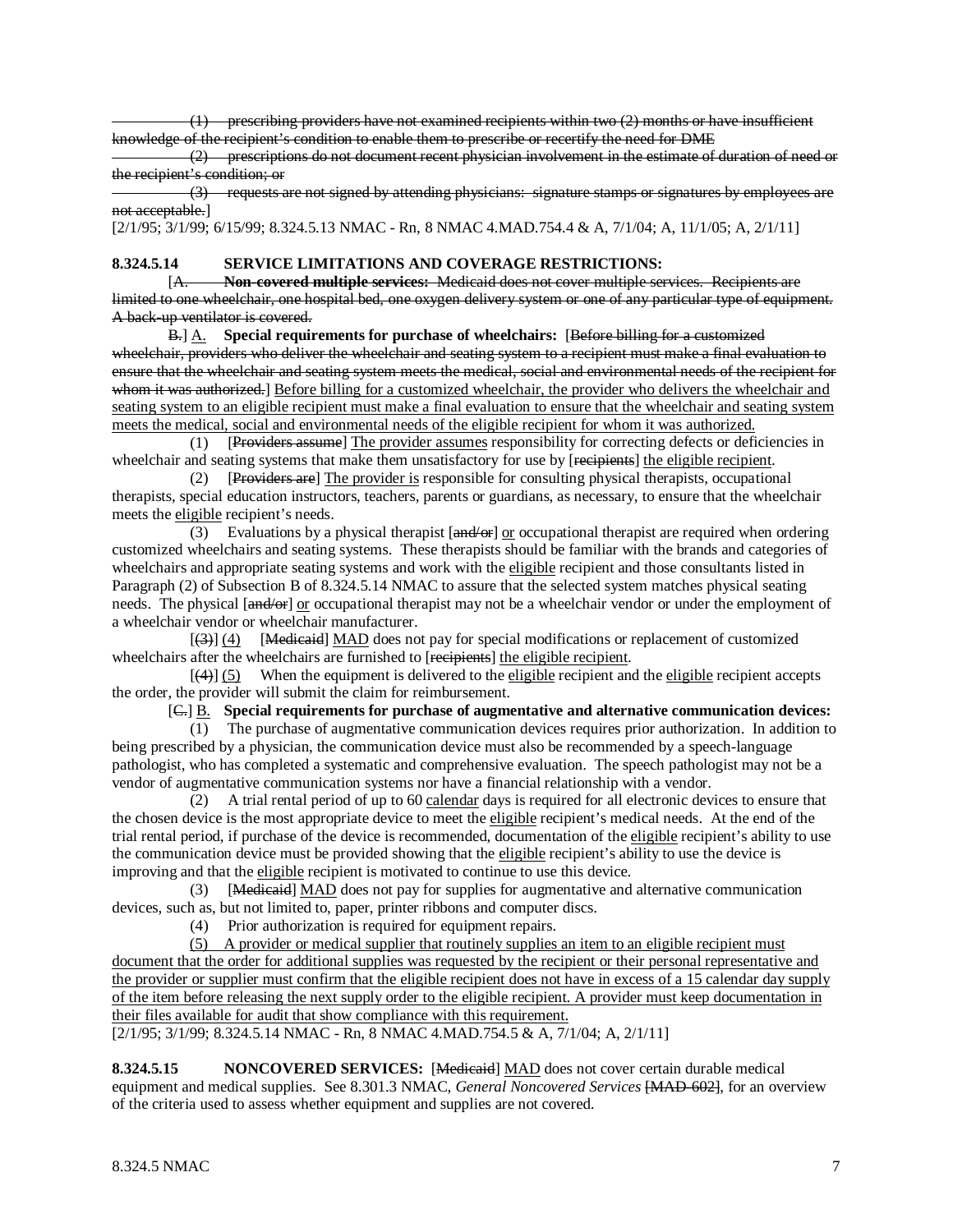#### 2/1/95; 3/1/99; 8.324.5.15 NMAC - Rn, 8 NMAC 4.MAD.754.6 &A, 7/1/04; A, 2/1/11]

**8.324.5.16 REIMBURSEMENT:** [Durable medical equipment or medical supply providers must submit claims for reimbursement on the HCFA-1500 claim form or its successor. See 8.302.2 NMAC, *Billing for Medicaid Services*. Once enrolled, providers receive instructions on documentation, billing and claims processing.

A. Reimbursement for purchase or rental of DME and for nutritional products is made at the lesser of the provider's billed charges, the medicare fee schedule, or the MAD maximum allowed amount.

 (1) The provider's billed charge must be the lesser of the usual and customary charge for the item or service, or the actual acquisition cost plus a percentage as described below:

 (a) for items for which the provider's actual acquisition cost, reflecting all discounts and rebates, is less than one thousand dollars (\$1,000), the provider must bill the actual acquisition cost plus twenty-five percent (25%).

 (b) for items for which the provider's actual acquisition cost, reflecting all discounts and rebates, is one thousand dollars (\$1,000) or greater, the provider must bill the actual acquisition cost plus fifteen percent (15%).

 (2) "Usual and customary charge" refers to the amount that the individual provider charges the general public in the majority of cases for a specific item or service.

 (3) Medicare fees are implemented when MAD is advised by medicare of changes in the fee schedule. MAD implements medicare fees retroactively.

 (4) If there is not a medicare fee schedule for the item, the MAD maximum allowed amount is the provider's actual acquisition cost plus the applicable percentage as described in Paragraph (1) of Subsection A of  $8.324.5.16$  NMAC.

 (5) All rental payments must be applied towards purchase, with the exception of ventilators, oxygen concentrators and liquid oxygen units. Providers must keep a running total of rental charges identifying the total of all rental charges for each piece of equipment.

 (6) "Set-up fees" are considered to be included in the payment for the equipment or supplies and are not reimbursed as separate charges.]

A. **Reimbursement for purchase or rental**: Unless otherwise specified in this section, the provider's billed charges must be the usual and customary charge for the item or service. The term "usual and customary charge" refers to the amount that the individual provider charges the general public in the majority of cases for a specific item or service. Reimbursement for DME and medical supplies and nutritional products is made at the lesser of:  $(1)$ 

the provider's billed charges or the MAD fee schedule; or

 (2) when applicable; alternatively, when there is no applicable MAD fee schedule, payment is limited to the provider's acquisition invoice cost plus a percentage, as follows:

(a) durable medical equipment, medical supplies and nutritional products;

 (i) items for which the provider's actual acquisition cost, reflecting all discounts and rebates, is less than \$1,000 dollars, payment is limited to the provider's actual acquisition cost plus 20 percent;

 (ii) items for which the provider's actual acquisition cost, reflecting all discounts and rebates, is \$1,000 or greater, payment is limited to the provider's actual acquisition cost plus 10 percent;

 (b) custom specialized wheelchairs and their customized related accessories: payment is limited to the provider's actual acquisition cost plus 15 percent.

B. Rental payments must be applied towards the purchase with the exception of ventilators. Unless otherwise specified in this section, the provider's billed charges must be the usual and customary charge for the item or service. The term "usual and customary charge" refers to the amount that the individual provider charges the general public in the majority of cases for a specific item or service. Reimbursement for rental of DME is made at the lesser of:

(1) the provider's billed charges; or

 (2) the MAD fee schedule, when applicable; payment for the month of rental is limited to the provider's acquisition invoice cost plus a percentage, as follows:

 (a) a provider must keep a running total of rental payments for each piece of equipment; a provider must consider the items sold and the item becomes the property of the eligible recipient when 13 rental payments have been made for the item, or earlier when the rental payments total the lesser of the provider's usual and customary charge for the purchase of the item or the MAD fee schedule for the purchase of the item; or for an item for which a fee schedule purchase price has not been established by MAD when the provider has received rental payments equal to one of the following: